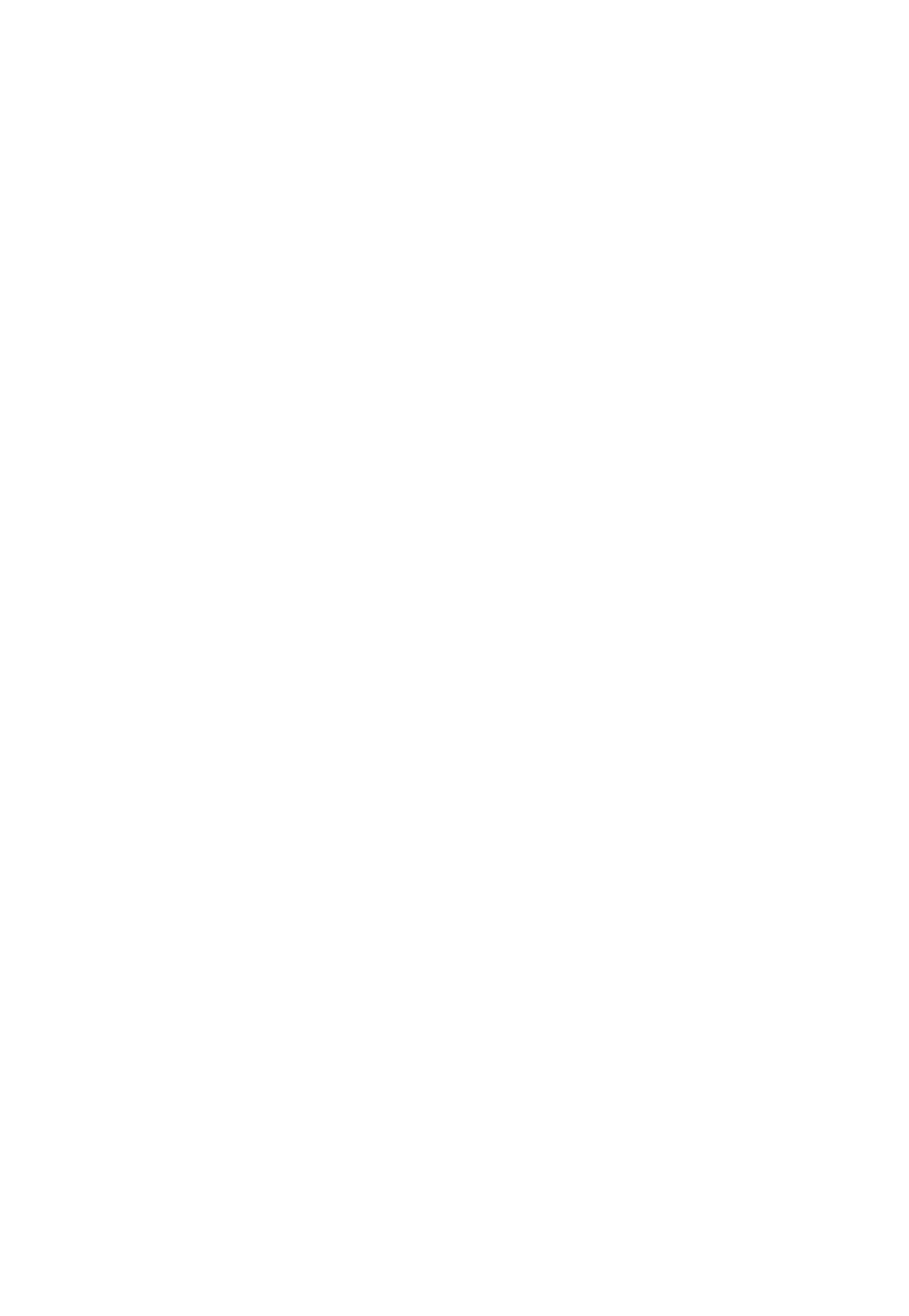To prevent personal injury or property damage read and follow the instructions and warnings in this use and care instructional manual.

# **IMPORTANT SAFEGUARDS**

When using electrical appliances, basic safety precautions should always be followed including the following:

- **1. READ ALL INSTRUCTIONS CAREFULLY BEFORE USING THE 6 SPEED BLENDER.**
- 2. Before connecting the appliance, make sure the voltage in your outlet is the same as the voltage indicated on the appliance's rating label.
- 3. To protect against risk of electric shock, **do not** immerse cord, plug, Base or motor in water or any other liquid.
- 4. Close adult supervision is necessary when this appliance is used near children. Children should not use this appliance.
- 5. Unplug cord from wall outlet when not in use, before putting on or taking off parts and before cleaning.
- 6. Avoid contact with moving parts.
- 7. **Do not** operate the appliance with a damaged cord or after the unit malfunctions or is dropped or damaged in any manner. To avoid the risk of electric shock, do not disassemble the appliance. Return appliance to the nearest authorized service facility for examination, repair or adjustment. Incorrect re-assembly can cause a risk of electric shock when the appliance is used.
- 8. The use of attachments, including canning jars not recommended by the manufacturer may cause a risk of injury to persons.
- 9. **Do not** use outdoors or for commercial purposes.
- 10. **Do not** let the electrical cord hang over the edge of table or counter-top, or touch hot surfaces.
- 11. Keep hands and utensils out of container while blending to reduce the risk of severe personal injury and/or damage to Blender. A rubber spatula may be used but must be used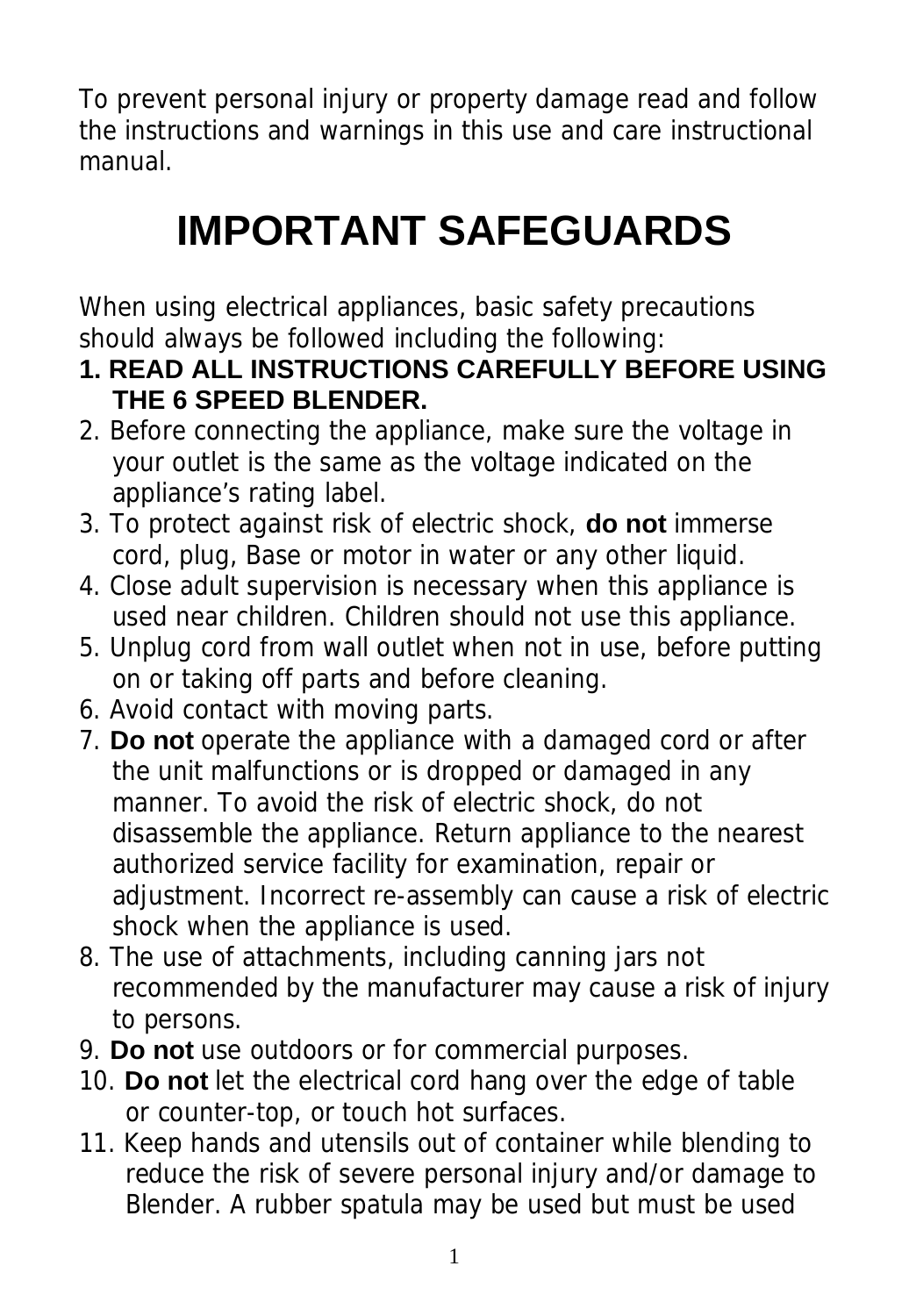only when Blender is not running.

- 12. **Do not** use a broke, chipped or cracked Blender Jar.
- 13. **Do not** use broken, cracked or loose Cutting Blades.
- 14. To reduce the risk of injury, never place cutting unit blades on Base without Jar properly attached.
- 15. Always operate Blender with cover in place.
- 16. When blending hot liquids, remove the Filler Cap from cover. **Do not** fill Blender container beyond 3-cup level. Always begin processing at the lowest speed setting. Keep hands and other exposed skin away from the cover opening to prevent possible burns.
- 17. Blade are sharp. Handle carefully.
- 18. Screw on Blade Assembly firmly. Injury can result if moving blades become exposed.
- 19. If the Jar should turn when the motor is switched ON, switch OFF immediately and tighten Blade Assembly.
- 20. **Do not** leave Blender unattended while it is operating.
- 21. To disconnect cord, turn the control to OFF, then remove the plug from wall outlet.
- 22. **Never** yank the cord to disconnect the appliance from the outlet. To unplug, grasp plug and pull straight out from the outlet
- 23. Use this electric appliance only for its intended use.

# **SAVE THESE INSTRUCTIONS SPECIAL INSTRUCTIONS**

### **SHORT POWER SUPPLY CORD INFORMATION**

A short power supply cord is provided to reduce the risk of becoming entangled in or tripping over a long cord. Extension cords may be used if care is exercised in their use.

If an extension cord is used, the marked electrical rating of the extension cord should be at least as great as the electrical rating of the appliance. The cord should be arranged so that it will not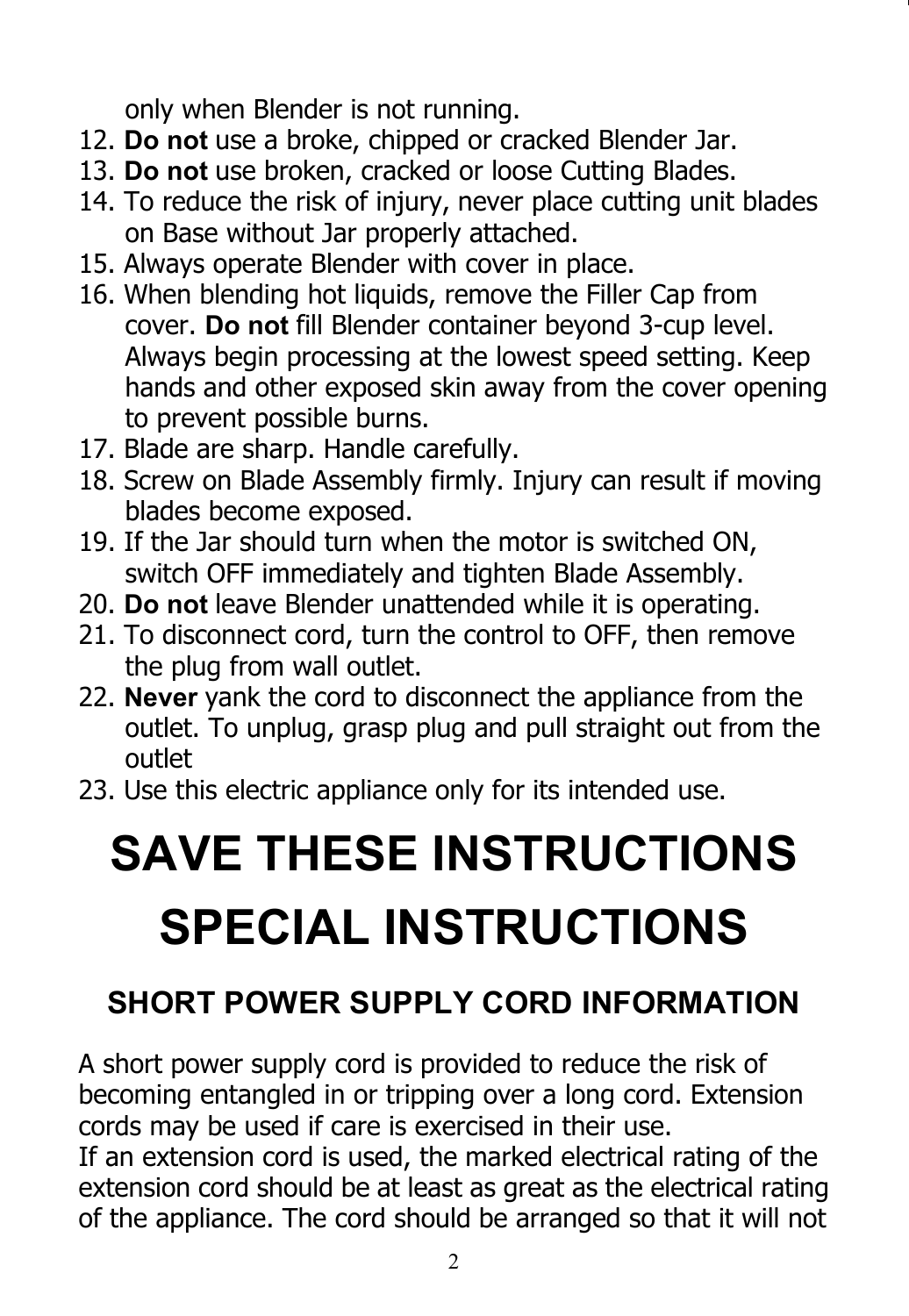drape over the countertop or tabletop where it can be pulled on by children or tripped over unintentionally.

### **POLARIZED PLUG**

This appliance has a polarized plug (one blade is wider than the other). To reduce the risk of electric shock, this plug is intended to fit into a polarized outlet only one way. If the plug does not fit fully into the outlet, reverse the plug. If it still does not fit, contact a qualified electrician. Do not attempt to modify the plug in any way.

#### **LEARNING ABOUT YOUR BLENDR**

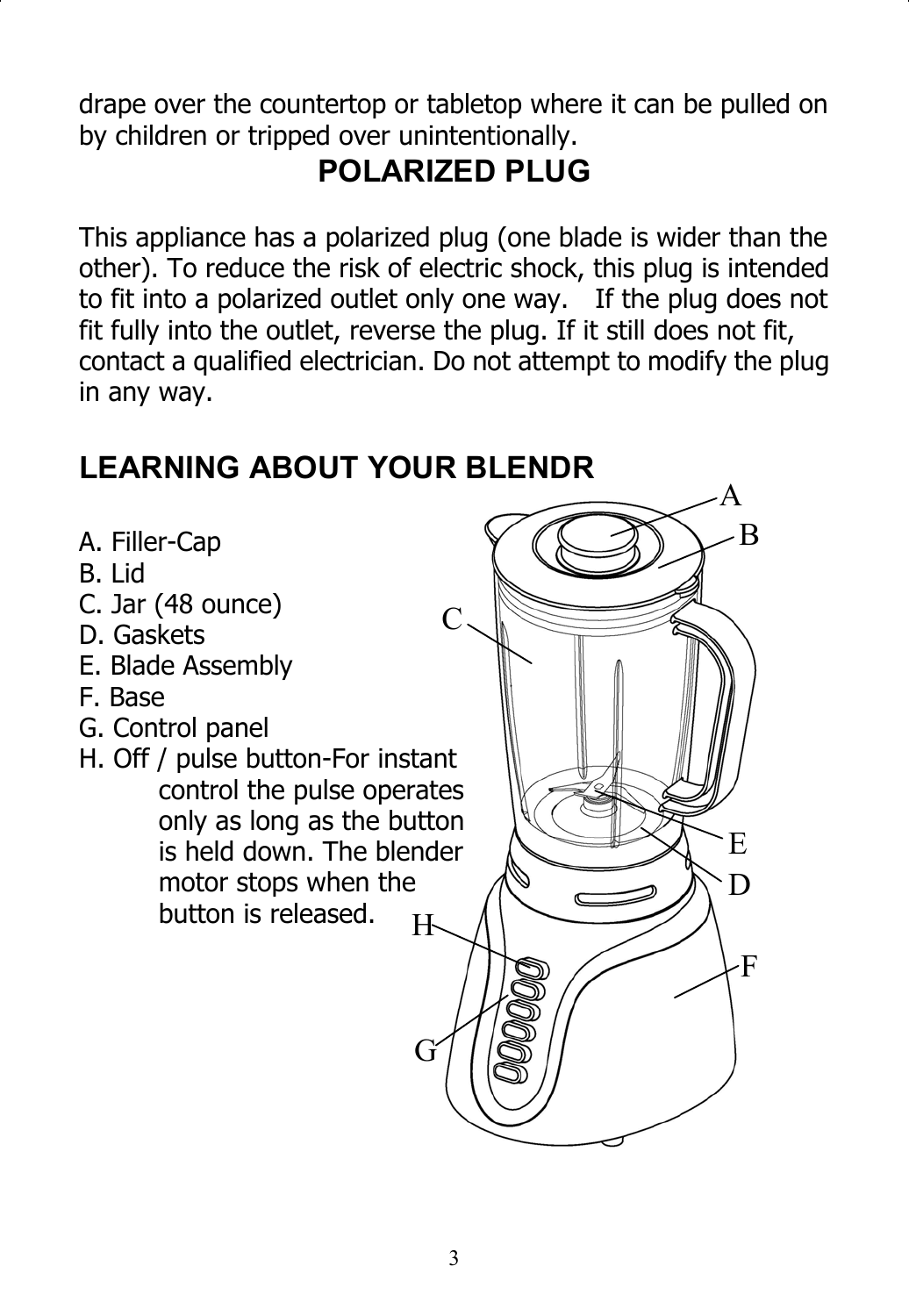### **HOW TO USE YOUR BLENDER**

After unpacking the Blender, wash everything except the Blender Base in hot, soapy water. Dry thoroughly. Do not place in dishwasher. Wipe the Blender Base with a damp cloth or sponge. Do not immerse the Base in water. Care should be taken when handling the Blades, as they are very sharp.

### **HOW TO ASSEMBLE AND USE**

**Important:** Your Blender Jar and cutting blades are subject to wear during normal use. Always inspect cutting blades for broken, cracked or loose Blades. If Jar or Cutting Blades are damaged, do not use.

- 1. Make sure Blender is unplugged. Place Blender Base on clean, dry surface to keep foreign particles from being pulled up into motor during operation.
- 2. Make sure Gasket is in place on outer rim of blade assembly. The Gasket must lie flat. Screw the Blade Assembly counterclockwise into the Jar base firmly using the finger tabs on the bottom of assembly.
- 3. The Blade Assembly must be screwed into the Jar firmly. If not, it may loosen when the motor is turned on.

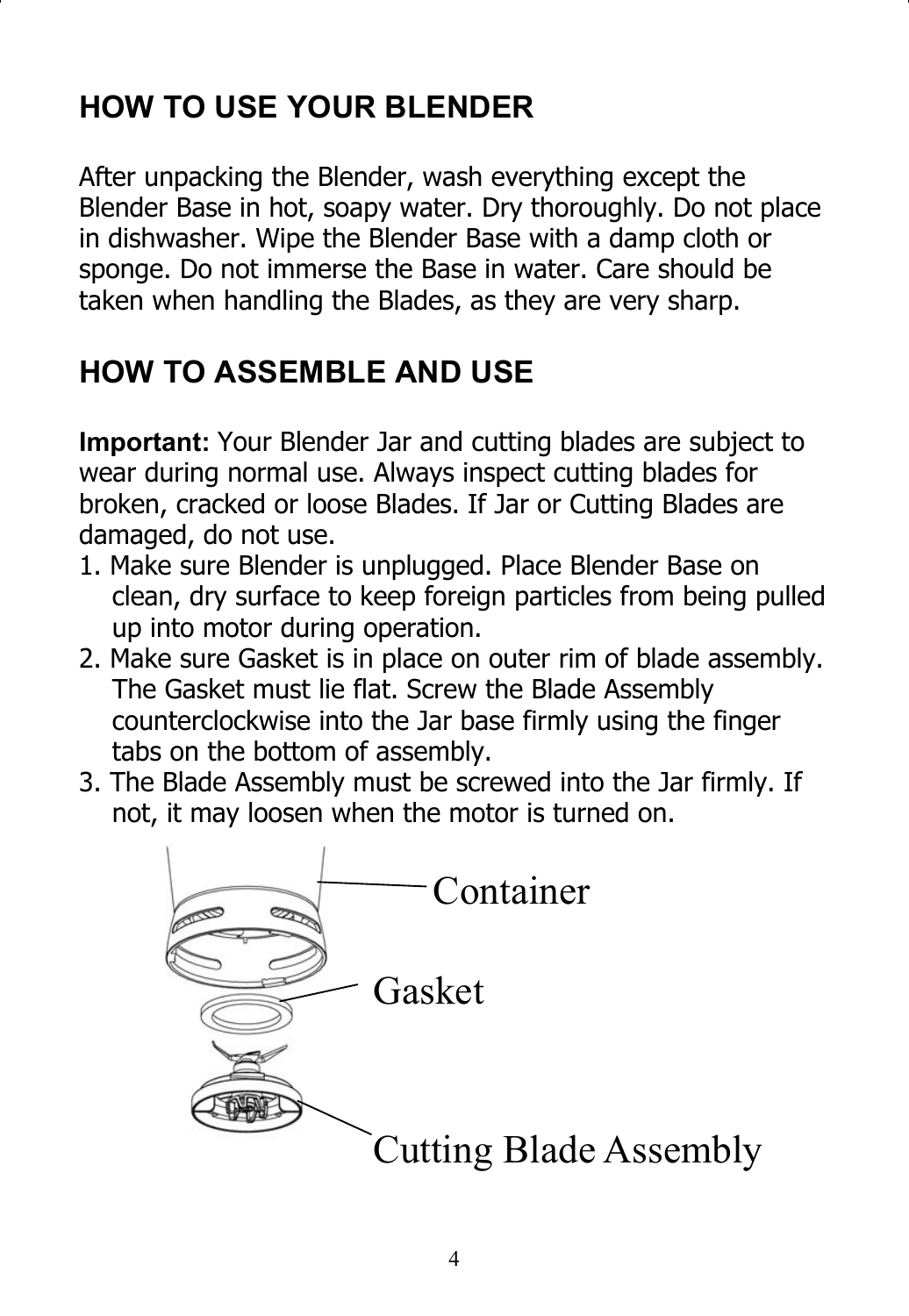- 4. Set Jar into place on Blender Base, making sure it is securely seated by twisting jar clockwise until it snaps into the locked position.
- 5. Plug cord into outlet.
- 6. Put ingredients in Jar, place Lid on Jar.
- 7. Process food or beverages. Place hand on Lid when blending liquids. Push button on Control Panel to start Blender.
- 8. Always turn blender OFF and wait until blades have stopped rotating before removing Jar.
- 9. To remove Jar after blending is complete, hold blender base with one hand and grasp jar handle with the other hand and twist jar counter clockwise approximately a quarter turn to unlock, then lift jar straight up from base.
- 10. Never place Jar onto unit while motor is running.

#### **6-SPEED**

Speeds are Chop, Mix, Grate, Blend, Liquefy, and Pulse/Off. Pulse is a controlled cycle operation. This means it operates only while the button is held down. All other speeds are continuous cycle operation. They operate continuously at whatever speed is selected until the "Off" button is pressed.

Select the appropriate speed setting for your task: Press the "OFF" button when finished.

| Chop  | Chop garlic, herbs, onions--pulse to chop evenly                                                                                                                                                                                                                                                                                                 |
|-------|--------------------------------------------------------------------------------------------------------------------------------------------------------------------------------------------------------------------------------------------------------------------------------------------------------------------------------------------------|
| Mix   | Prepare pancake or waffle batter<br>Reconstitute frozen juice<br>Milk shakes<br>Cocktails                                                                                                                                                                                                                                                        |
| Grate | Finely chop cabbage, carrots or other vegetables (add<br>$\frac{1}{2}$ to 1 cup water and pulse to chop, then drain.)<br>Grate chunks of cheese (Cut cold cheese into 1/2 to<br>1-inch chunks, place 1/2 cup cheese chunks into blender<br>and pulse to chop. Very hard cheese, such as Parmesan<br>should be at room temperature for chopping.) |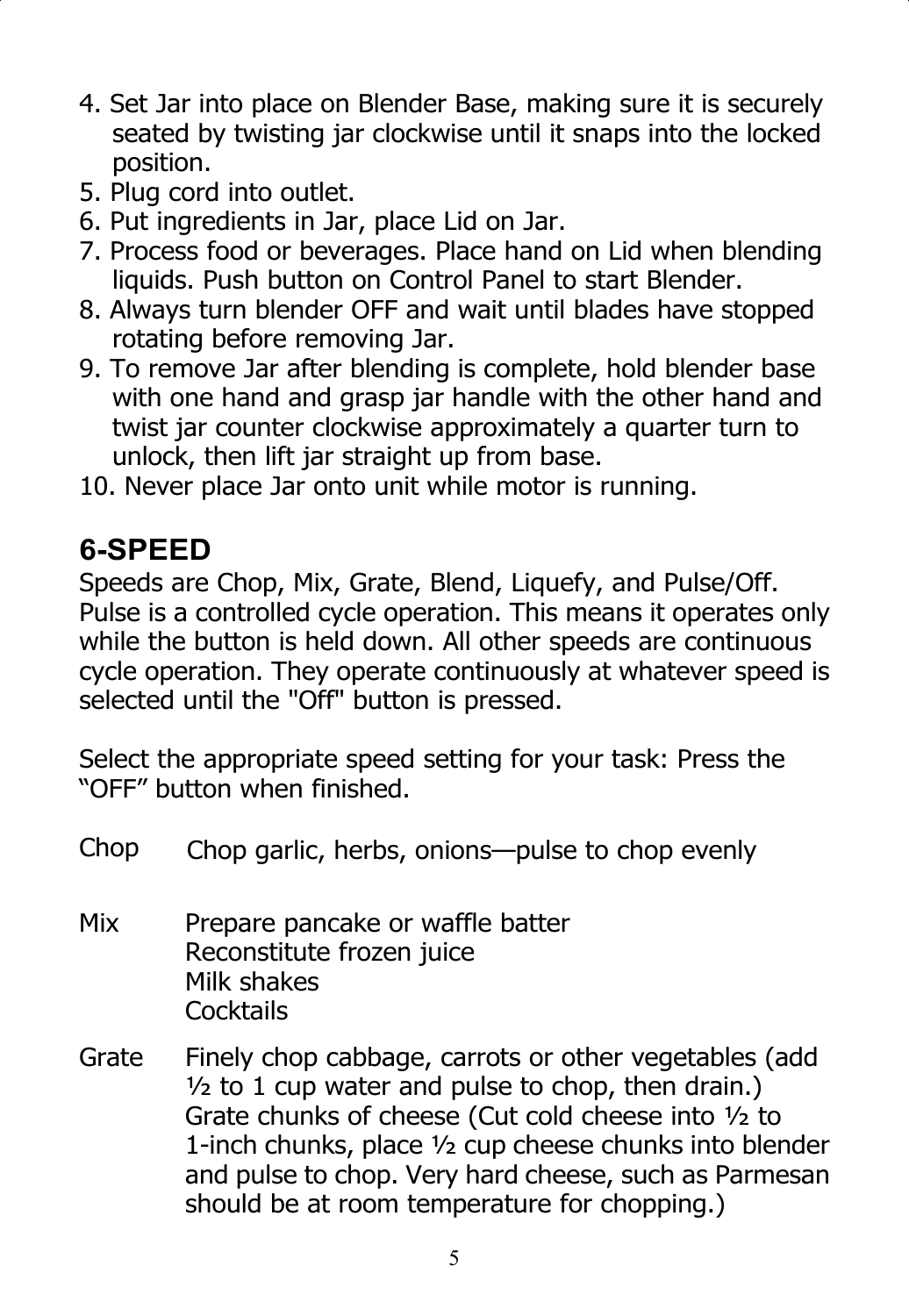- Blend Puree fruits or cooked vegetables Blend salad dressings or mayonnaise
- Liquefy Liquefy cooked vegetables for soups Make very smooth sauces Icy drinks & smoothies Baby food Chop nuts
- Caution: Do not exceed recommended maximum volumes (70g or less cubed cooked beef) for baby food.Do not process baby food for longer than recommended time( 60seconds or less).

### **FOR CONTINUOUS OPERATION**

Rest one hand on top of the Blender Jar with Lid securely in place. Press desired speed button to turn Blender on. Press "Off" button to turn Blender off. The Blender must not run continuously for more than 2 minutes at a time.

### **FOR CONTROLLED CYCLE OPERATION**

Rest one hand on top of Blender Jar with Lid securely in place. Press "Pulse" button and hold down for about 2 seconds. Release button and allow Blades to coast to a stop. Repeat cycles until contents reach a desired consistency. Release of the "Pulse" button turns blender off. **NOTE:** "Pulse" button can be held longer than 2 seconds as needed.

### **HINTS FOR BEST USE**

- 1. Processing hot foods or liquids in the Blender may cause hot liquid to spurt out when the cover is removed. Always remove the Filler-Cap from the cover before blending hot foods or liquids. (Please review Important Safeguards).
- 2. To add foods when Blender is operating remove Filler-Cap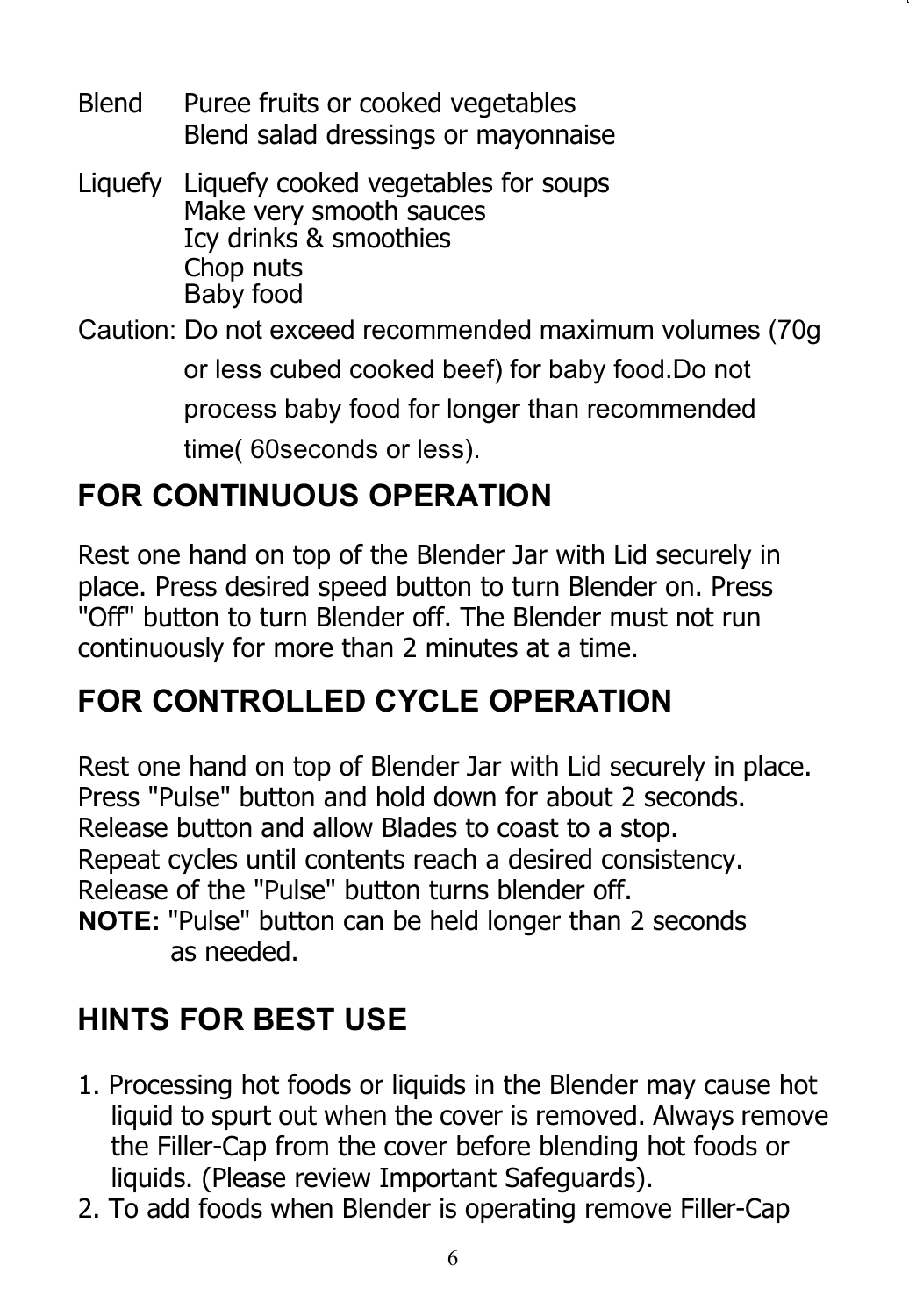from container cover and add ingredients through the opening.

- 3. If using your Blender to make salsa or other recipes using tomatoes, onions and/or other vegetables, you may have better results using a slower speed function.
- 4. If blending action stops during blending or ingredients stick to the sides of the Jar, turn Blender OFF. Remove the cover and use a rubber spatula to push mixture towards blades.
- 5. Do not try to mash potatoes, mix stiff dough, whip egg whites, grind corn or raw meat, or extract juices from fruits and vegetables. The Blender is not made to perform these tasks.
- 6. Do not store food or liquids in the Blender Jar.
- 7. Avoid bumping or dropping the Blender.

#### **HOW TO CLEAN THE BLENDER**

- 1. Unplug the Blender from electrical outlet.
- 2. Wipe Blender Base, Control Panel, and cord with a damp cloth or sponge. To remove stubborn spots, use a mild, nonabrasive cleanser.
- 3. To clean Jar, unscrew Blade Assembly and tilt slightly to remove from Jar.
- 4. Carefully remove Gasket from outer rim of Blade Assembly.
- 5. Carefully wash Blade Assembly, Gasket, Jar and cover in hot, soapy water. Rinse and dry thoroughly. Do not soak. Do not wash Blade Assembly, Gasket, plastic Jar, or cover in a dishwasher.
- 6. Replace Gasket on Blade Assembly, screw into Jar and replace onto Blender Base.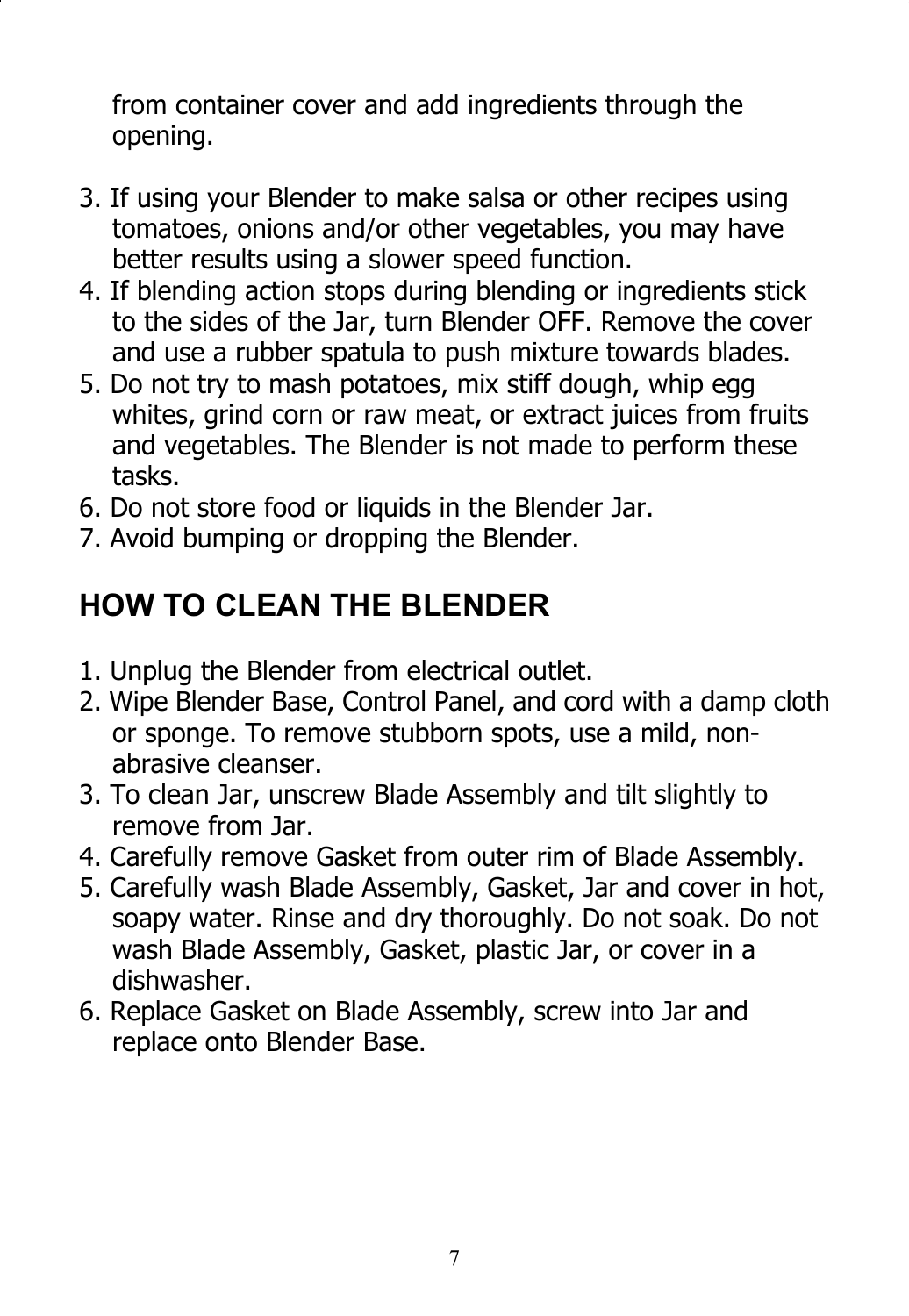# **WARRANTY SERVICE**

If any parts are missing or defective, return this product to the place of purchase or contact the Customer Service Department of your nearest Wal-Mart Store for replacement. Wal-Mart Stores, Inc.

Bentonville, AR 72716

Call Center number is: 1-866-321-9509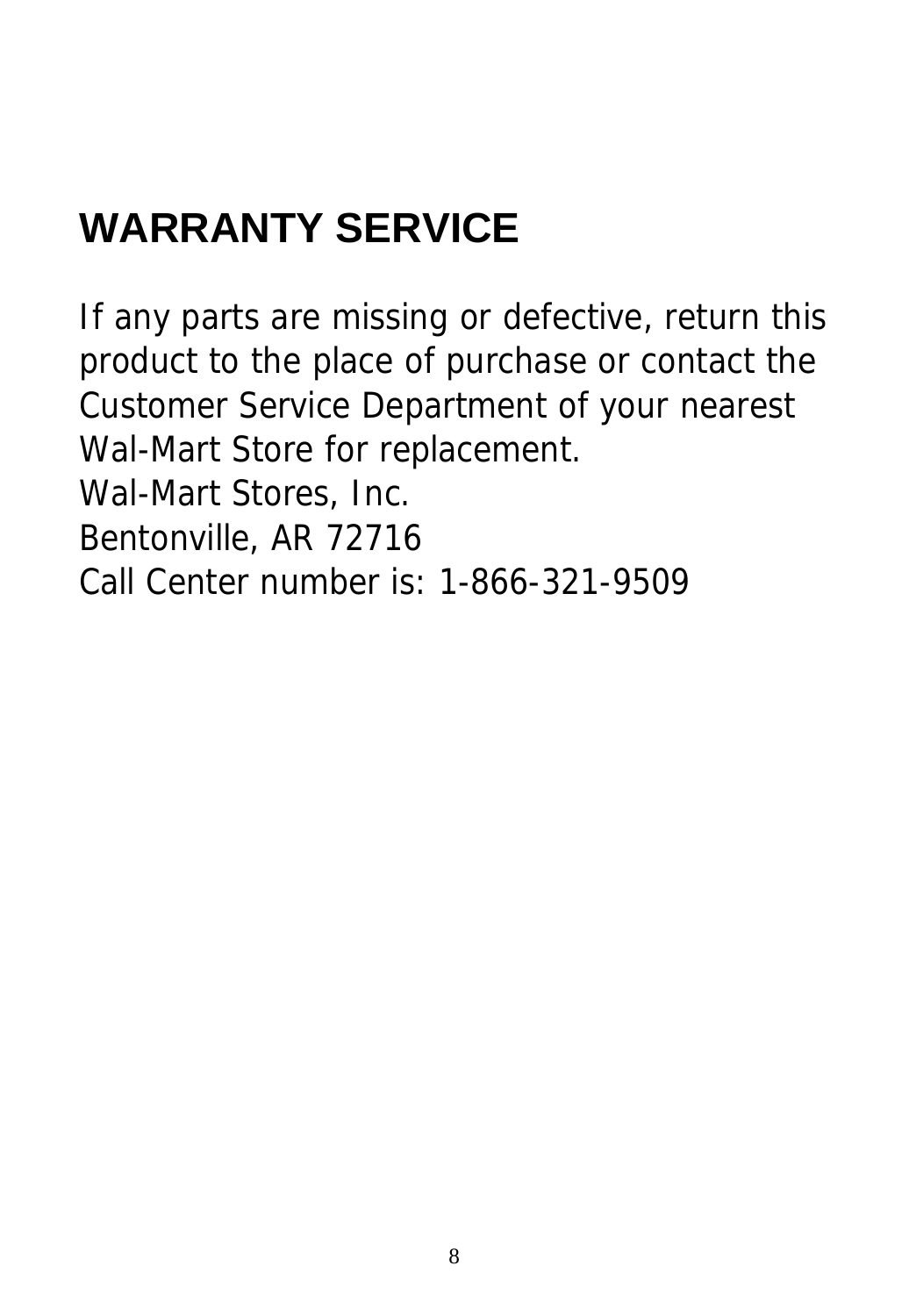# **SERVICIO DE GARANTIA**

Si alguna parte se encuentra defectuosa o ausente, regresar este producto al lugar donde fue adquirido o contactarse con el Departamento de Servicio al Cliente del local de Wal-Mart Store más cercano para su reemplazo. Wal-Mart Stores, Inc. Bentonville, AR 72716

Call Center número es: 1-866-321-9509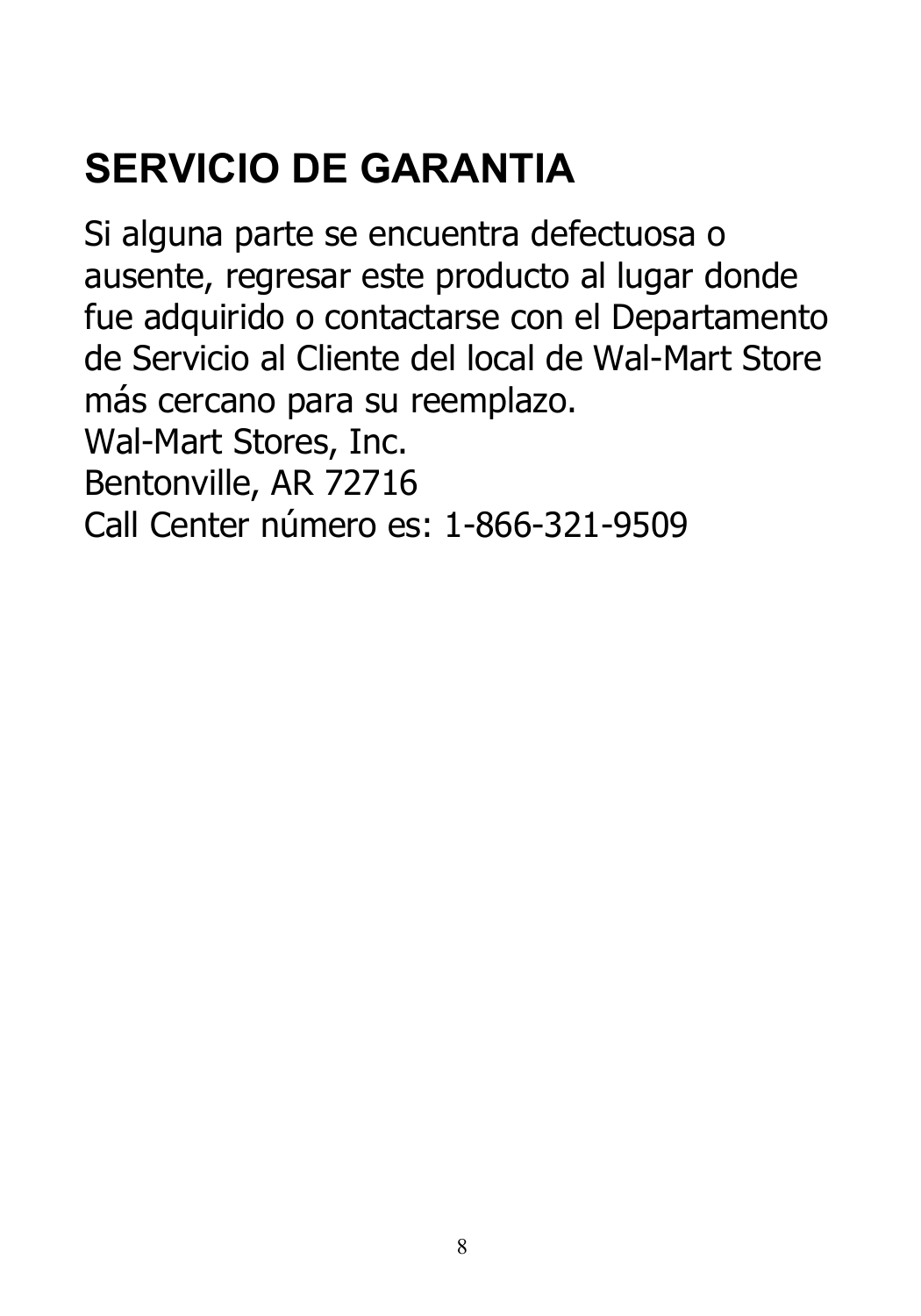#### **COMO LIMPIAR LA LICUADORA**

- 1. Desenchufe la licuadora del tomacorrientes.
- 2. Pásele un paño o una esponja húmeda a la base, el panel de control y al cable. Para quitar las manchas rebeldes, utilice un limpiador suave no abrasivo.
- 3. Para limpiar la jarra, desatornille el conjunto de cuchillas e incline ligeramente para retirarlo de la jarra.
- 4. Cuidadosamente retire la junta de sellado del borde exterior del conjunto de cuchillas.
- 5. Cuidadosamente lave el conjunto de cuchillas, el sellado, la jarra y la tapa en agua jobonosa caliente. Enjuagar y secar completamente. No empapar. No lave el conjunto de cuchillas, la junta de sellado, la jarra plástica o la tapa en una máquina lavaplatos.
- 6. Vuelva a colocar la junta de sellado en el conjunto de cuchillas, atorníllelo en la jarra y vuelva a montarlo sobre la base de la licuadora.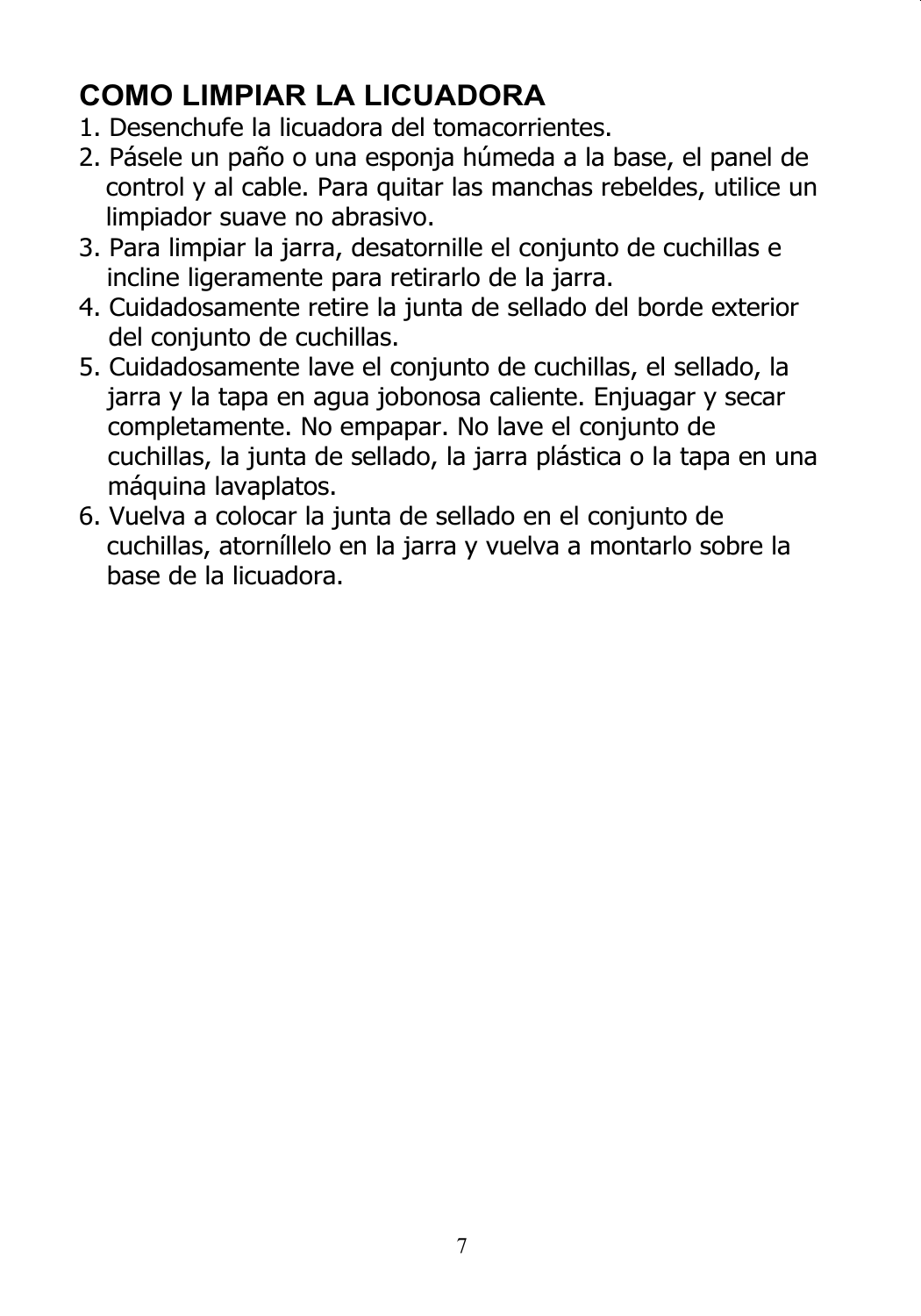### **PARA OPERACION CONTINUO**

Apoye una mano sobre la parte superior de la jarra de la licuadora con su tapa adecuadamente colocada. Presione el botón de velocidad deseada para prender la licuadora. Presionar el botón "Off" para apagar la licuadora. La licuadora no debe funcionar en forma contínua por más de 2 minutos cada vez.

### **PARA OPERACION DE CICLO CONTROLADO**

Apoye una mano sobre la parte superior de la jarra de la licuadora con su tapa adecuadamente colocada. Presione el botón "Pulse" y manténgalo presionado por alrededor de 2 segundos. Libere el botón y deje que las cuchillas se detenga completamente. Repita el ciclo hasta que logre la consistencia deseada del contenido. Liberando el botón "Pulse" podrá apagar la licuadora.

**OBSERVACION:** Según su necesidad, Ud. puede mantener el botón "Pulse" presionado por más de 2 segundos.

#### **CONSEJOS PARA UNA MEJOR UTILIZACION**

- 1. Al procesar comidas o líquidos calientes en la licuadora puede provocar que el líquido se derrame al retirar la tapa. Retire siempre el tapón de llenado de la tapa antes de mezclar alimentos o líquidos calientes. (Por favor vuelva a leer Notas Importantes sobre Seguridad)
- 2. Para agregar alimentos mientras la licuadora está en funcionamiento retire el tapón de llenado de la tapa y agregue los ingredientes a través del orificio.
- 3. Si utiliza la licuadora para preparar salsa u otro tipo de recetas que contenga tomates, cebollas y/u otros vegetales, obtendría mejores resultados usando una menor velocidad.
- 4. Si el mezclado se detiene durante el funcionamiento o si los ingredientes se adhieren a los costados de la jarra, apague la licuadora. Retire la tapa y use una espátula de goma para empujar la mezcla hacia las cuchillas.
- 5. No intente machacar patatas, amasar, batir claras de huevo, moler maíz o carne cruda, o extraer jugos de frutas o verduras. La licuadora no está construído para tales fines.
- 6. No almacene alimentos o líquidos en la jarra.
- 7. Evite golpear o dejar caer a la licuadora.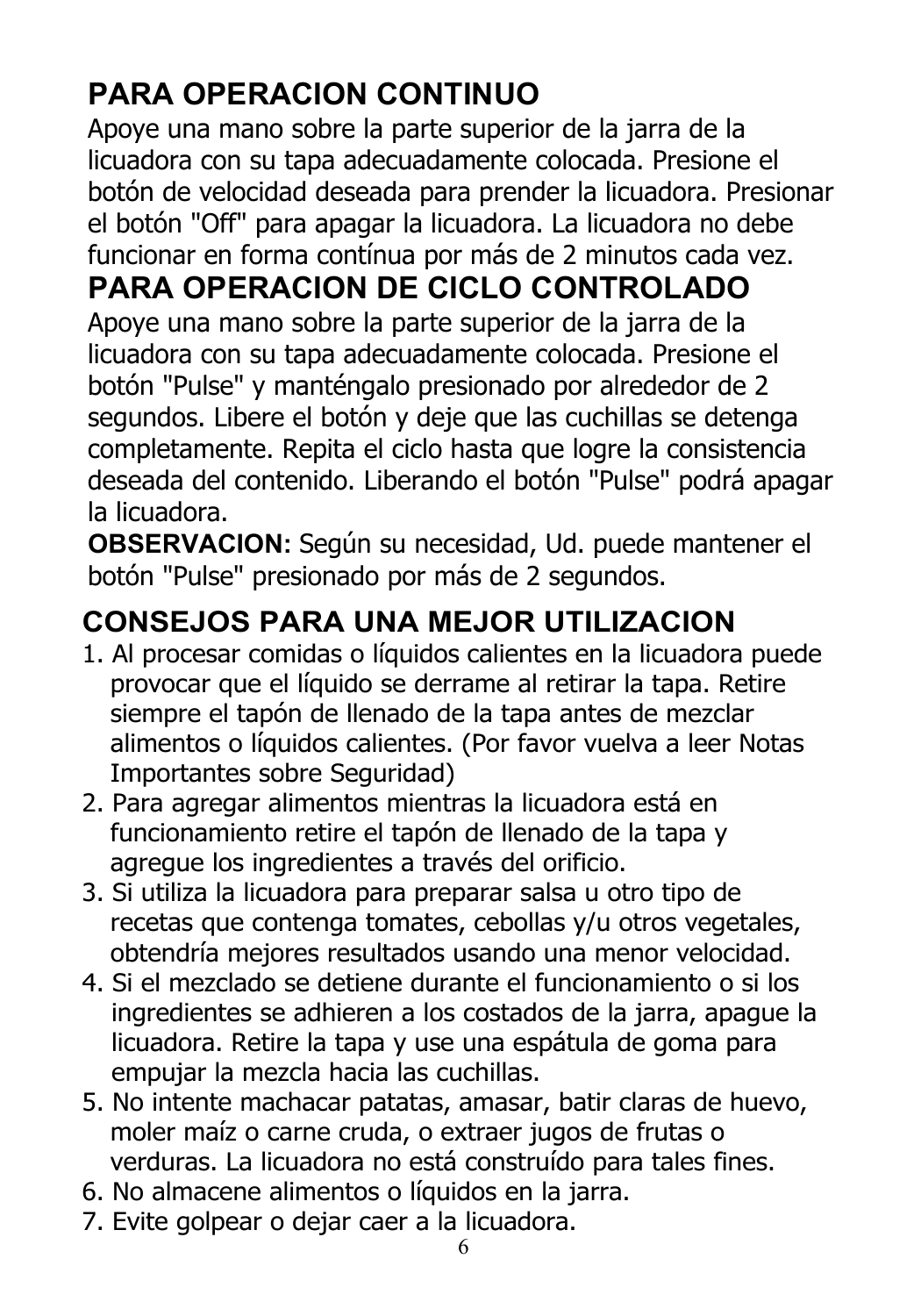toma la base de la licuadora con una mano y tome la manija de la jarra con la otra mano y luego gire la jarra en sentido antihorario un cuarto de giro para destrabar, luego levante la jarra directamente de la base.

10. Nunca coloque la jarra en la unidad cuando el motor está andando.

#### **6-VELOCIDAD**

Las velocidades disponibles son Triturado, Mezcla, Granizado, Mezclado,

Pulso es una operación de ciclo controlado. Lo cual significa que opera únicamente cuando se lo mantiene presionado al botón. Todas las otras velocidades son operaciones de ciclo continuo. Operan cotínuamente en la velocidad según lo seleccionado hasta que el botón de apagado "Off" es presionado.<br>Seleccionar la velocidad adecuada para tarea:

Presione el botón "OFF o Apagar" cuando haya terminado.

Pique uniformemente ajo, hiervas, especias, cebollas.

Mezclas

Prepare la mezcla para hacer panecillos como hot cakes o waffles

Licue jugos congelados.

Licuados de leche y malteadas

Cócteles

Pique finamente lechugas, zanahorias y otros vegetales (solo vierta ½ taza de agua y oprima el botón para licuar, después escurra)

Rallar trozos de queso (Cortar el queso frío en trozos de media a una pulgada, ponga media taza con los trozos de queso dentro d una pulgada, ponga media taza con los trovas de la licuadora y presione el botón para licuar. El queso muy duro, como<br>el Parmesano, debe estar a temperatura ambiente para cortar.)

Licue la pulpa de frutas o vegetales cocidos

Licuar

Licúa vegetales cocidos para sopas

Para prepara salsas

Bebidas frías y malteadas Comida para bebé Pique semillas como nueces, almendras o avellanas.

Precaución: No exceder la cantidad máxima recomendada (porciones de 70 gramos o menos de carne de res cocida) para bebé.

No licuar comida para bebé por mas del tiempo recomendado (60 segundos o menos)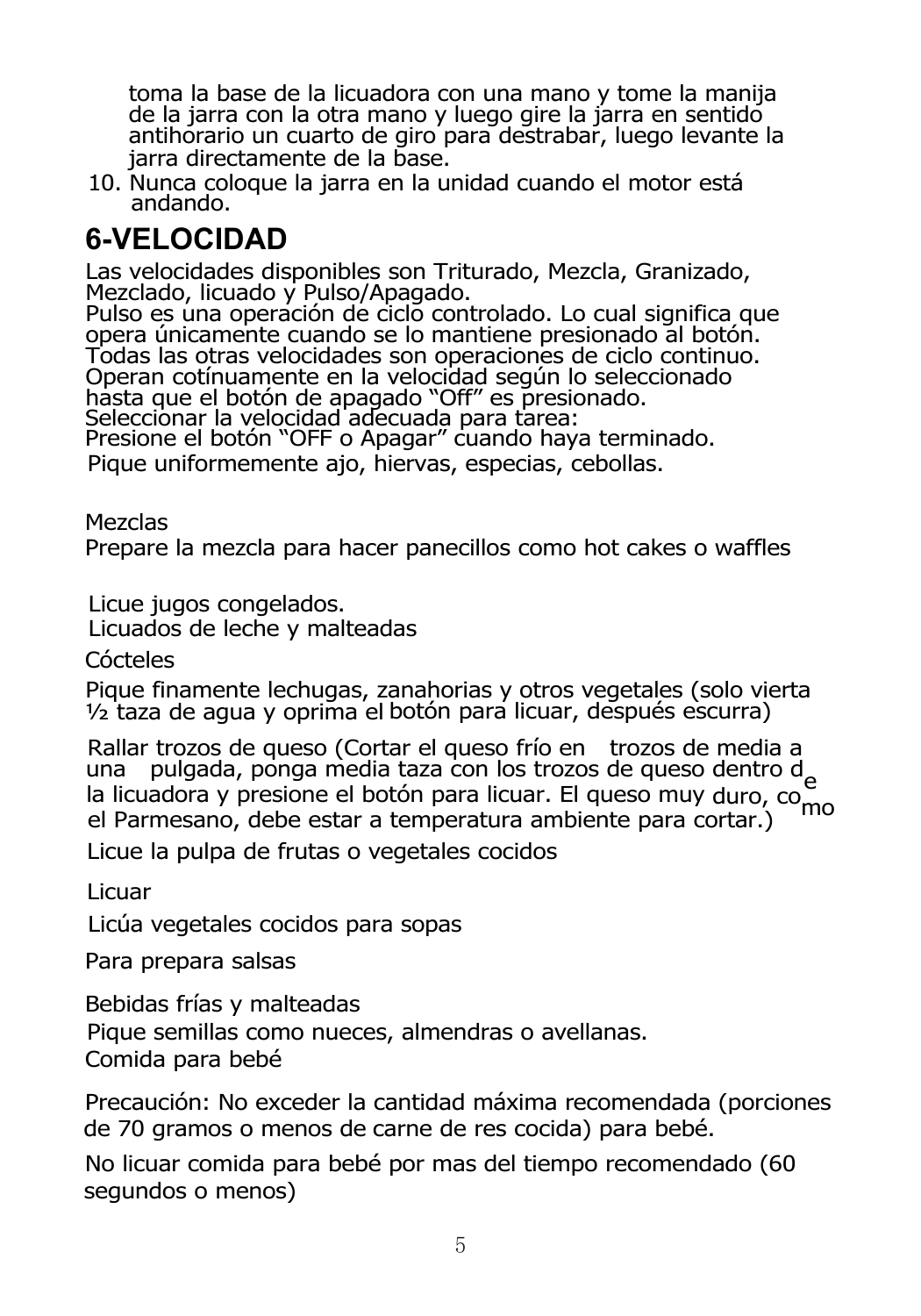### **COMO UTILIZAR SU LICUADORA**

Luego de desempacar la licuadora , limpie todo en agua caliente jabonosa con la excepción de la base de la licuadora.

Secar completamente. No lo coloque en la máquina lavaplatos. Pasarle a la base con un paño húmedo o esponja. No sumerja la licuadora en agua. Se debe tomar extremo cuidado al manipular las cuchillas ya que son muy filosas.

### **COMO ENSAMBLAR Y USAR**

**Importante:** La jarra y las cuchillas están sujetas a desgastes durante el uso normal. Revise siempre las cuchillas para verificar de que no estén rotos, rajados o sueltos. Si la jara o las cuchillas están dañadas, no los use.

- 1. Asegúrese de que la licuadora está desenchufada. Coloque la base de la licuadora en una superficie limpia y seca para evitar que las partículas extrañas sean jalados dentro del motor durante el funcionamiento.
- 2. Asegúrese de que la junta de sellado está bien puesto sobre el borde exterior del conjunto de cuchillas. La junta de sellado debe quedar plano y liso. Atornillar firmemente el juego de cuchillas en sentido antihorario dentro de la base de la jarra utilizando las tablillas en la base del conjunto. 3. El grupo de cuchillas debe ser atorillado en la jara de manera segura. Si no, el mismo puede aflojarse cuando el motor está funcionando.



- 4. Acomode la jarra en la base de la licuadora, asegure la correcta colocación girando la jarra en sentido horario hasta que encaje en la posición de traba.
- 5. Enchufar el cable al tomacorrientes.
- 6. Coloque los ingredientes en la jarra, coloque la tapa sobre la jarra.
- 7. Procesar los alimentos o las bebidas. Ponga la mano sobre la tapa al mezclar líquidos. Presionar el botón en el Panel de Control para iniciar la licuadora.
- 8. Siempre apague la licuadora y espere que las cuchillas detengan su rotación antes de retirar la jarra.
- 9. Para retirar la jarra una vez que la mezcla mezclado esté lista,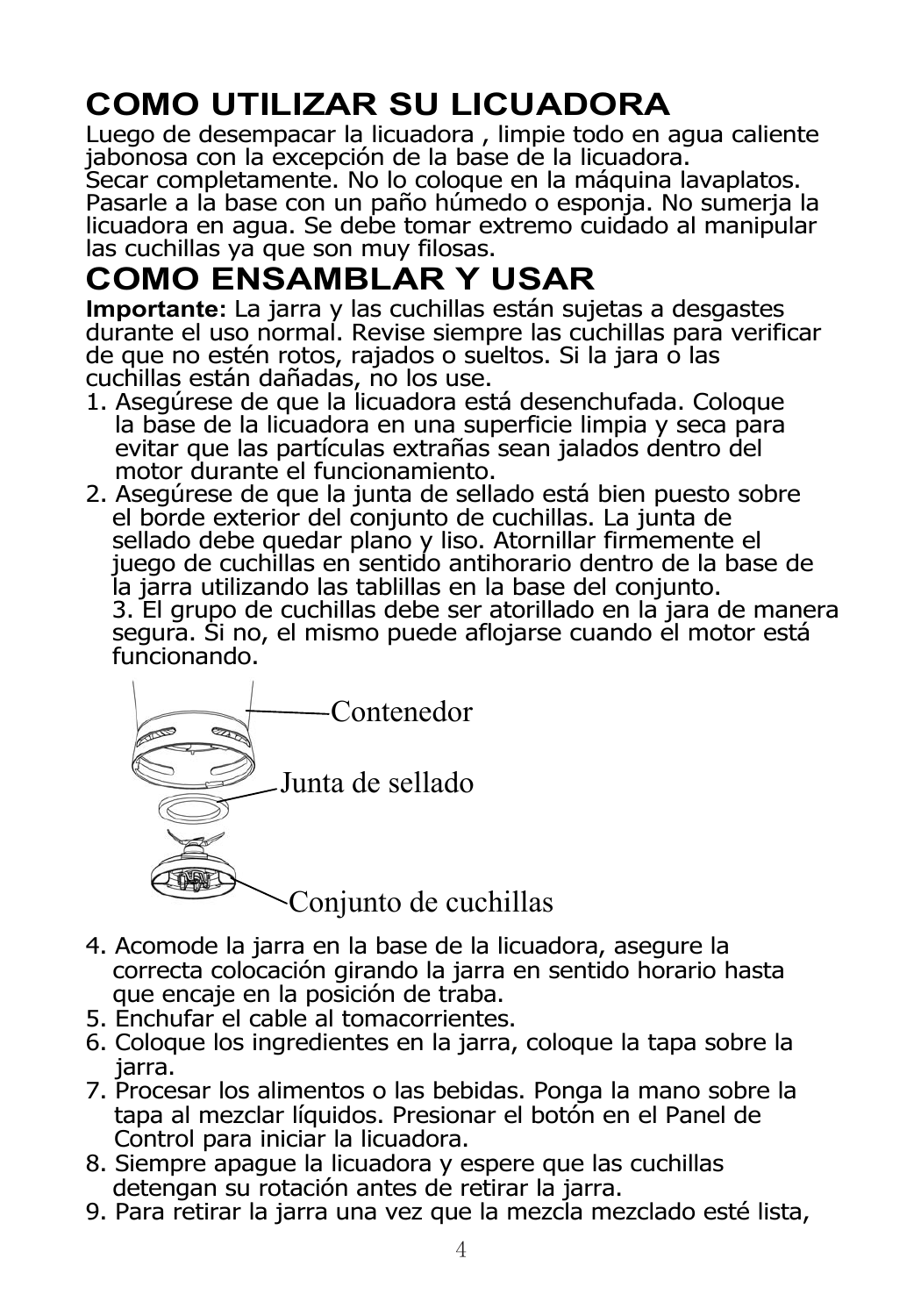#### **FICHA POLARIZADA**

Este aparato posee una ficha polarizada (una de las lengüetas es mayor que la otra). Esta ficha está diseñado para posibilidar su insersión de una sola orientación con el fin de reducir riesgos de electrocución. Si no consigue introducir la ficha. pruebe invertir su orientación. Si aún no consigue enchufarla, por favor contáctese con un electricista calificado. No intente alterar la ficha de manera alguna.

#### **CONOCIENDO SU LICUADORA**

- A. Tapón de llenado
- B. Tapa
- C. Jarra (48 onzas)
- D. Junta de sellado
- E. Conjunto de cuchillas
- F. Base
- G. Panel de control
- H. Botón Off / Pulse Para control instantáneo, la licuadora opera mientras este pulsador está pulsado. El motor de la licuadora se para al soltarse el botón.

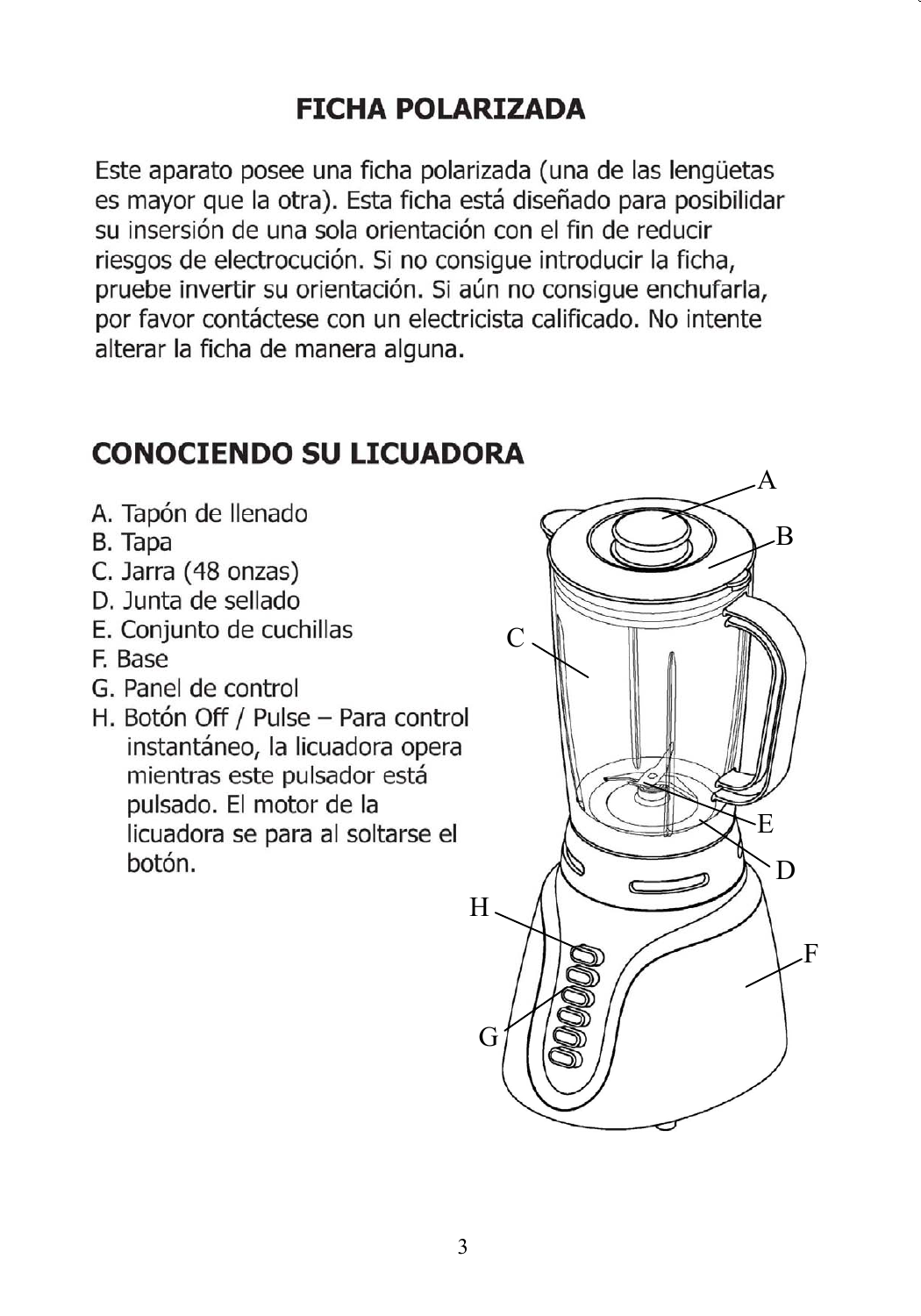- 14. Para reducir los peligros de daños, nunca coloque las cuchillas de la unidad de corte en la base sin que la jarra esté correctamente montada.
- 15. Haga funcionar la licuadora siempre con la tapa puesta.
- 16. Al mezclar líquidos calientes, retire el tapón de llenado de la tapa. No llene la jarra más allá de 3 copas de capacidad. Siempre comience procesando con el selector en la menor velocidad. Mantenga las manos y otras partes expuestas del cuerpo alejados de la abertura en la tapa para evitar posibles quemaduras.
- 17. Las cuchillas son filosas, manéjelas con cuidado.
- 18. Atornillar firmemente el conjunto de cuchillas. Puede resultar en daños si las hojas en movimiento son expuestas.
- 19. Si la jarra se vuelca cuando el motor está prendido en "ON", apáguelo poniendo en "OFF" imediatamente y ajustar bien el juego de cuchillas.
- 20. No deja la licuadora desatendida mientras esté en funcionamiento.
- 21. Para desconectar el cable, ponga la llave de control en OFF, luego retire la ficha del tomacorrientes.
- 22. Nunca jale del cable al desenchufar. Para desenchufar, tome firmemente de la ficha y retírela del tomacorrientes.
- 23. Use este aparato sólo para su finalidad prevista.

## **GUARDE ESTAS INSTRUCCIONES**

# **INSTRUCCIONES ESPECIALES**

#### **INFORMACION SOBRE EL CABLE DE ALIMENTACION CORTO**

El aparato está provisto de un cable de alimentación corto para minimizar el riesgo de tropiezos o enredos que un cable largo ocasionaría. Los cables de alargue pueden ser utilizados siempre y cuando se tome los cuidados debidos. Al utilizar un cable de alargue, las especificaciones eléctricas nominales deben igualar o superar las del aparato.El cable debe disponerse de manera que no cuelgue del borde de mesas o mostradores donde pueden ser jalados por niños o causar tropiezos por enredos involuntarios.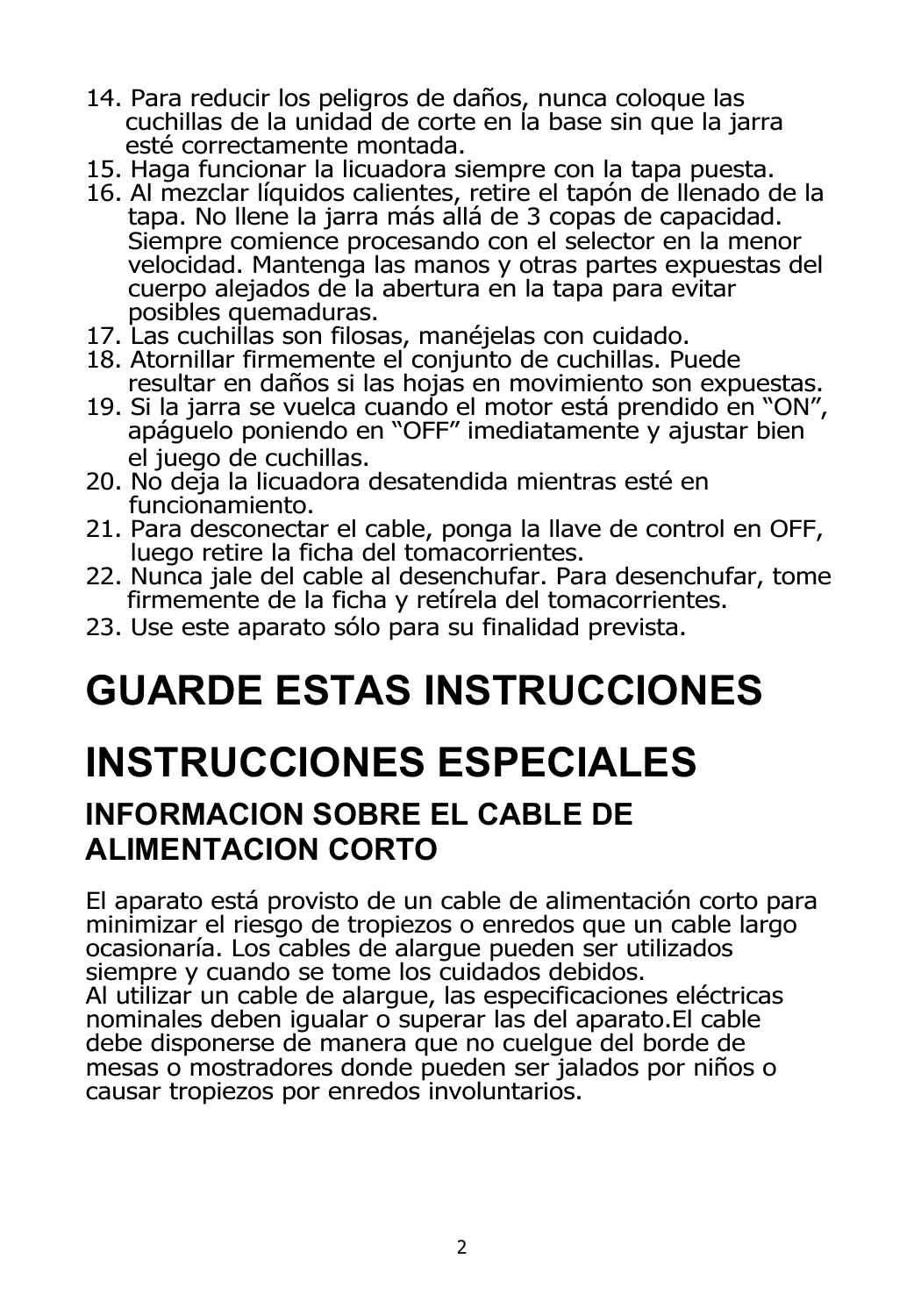Para evitar daños a las personas o a la propiedad, lea y siga las instrucciones y advertencias provistas en este manual de instrucciones sobre uso y cuidado.

## **NOTAS IMPORTANTES SOBRE SEGURIDAD**

Al utilizar aparatos electrodomésticos se debe seguir siempre las precauciones básicas de seguridad, como las siguientes:

- 1. Lea todas las instrucciones.
- 2. Antes de conectar el aparato, asegúrese de que el voltage de la toma coincida con el del aparato indicado en su rótulo.
- 3. Para protegerse contra los peligros de electrocuciones, no sumerja el cable, la ficha, el base o el motor en agua u otro líquido.
- 4. Este aparato no debe ser utilizado por niños y se requiere una estrecha supervisión cuando se lo utiliza cerca de niños.
- 5. Desconecte el aparato del tomacorrientes cuando no está en uso y antes de realizar la limpieza.
- 6. Evitar tocar las partes en movimiento.
- 7. Nunca utilice el aparato si su cable o ficha se encuentra dañado/a, o cuando no funcione adecuadamente, o si se haya caído o dañado de manera alguna. Para evitar peligros de electrocución, no desarme el aparto. Regrese el producto al centro de servicios autorizado más cercano para su examinación, reparación o ajuste. Un reensamblado incorrecto puede provocar peligros de electrocución al funcionar.
- 8. El uso de complementos, incluyendo jarras no recomendados por el fabricante puede provocar daños a las personas.
- 9. No lo use en el exterior ni para fines comerciales.
- 10. No deje que el cable cuelgue sobre el borde de mesas o mostradores, o que toque superficies calientes.
- 11. Mantenga las manos y los utensilios fuera de la jarra durante el funcionamiento de la licuadora para evitar daños severos a las personas y/o a la licuadora. Una espátula de goma puede ser utilizado, pero únicamente cuando la licuadora no está en funcionamiento.
- 12. No use una jarra rota, rajada o salpicada.
- 13. No use cuchillas rotas, rajadas o sueltas.